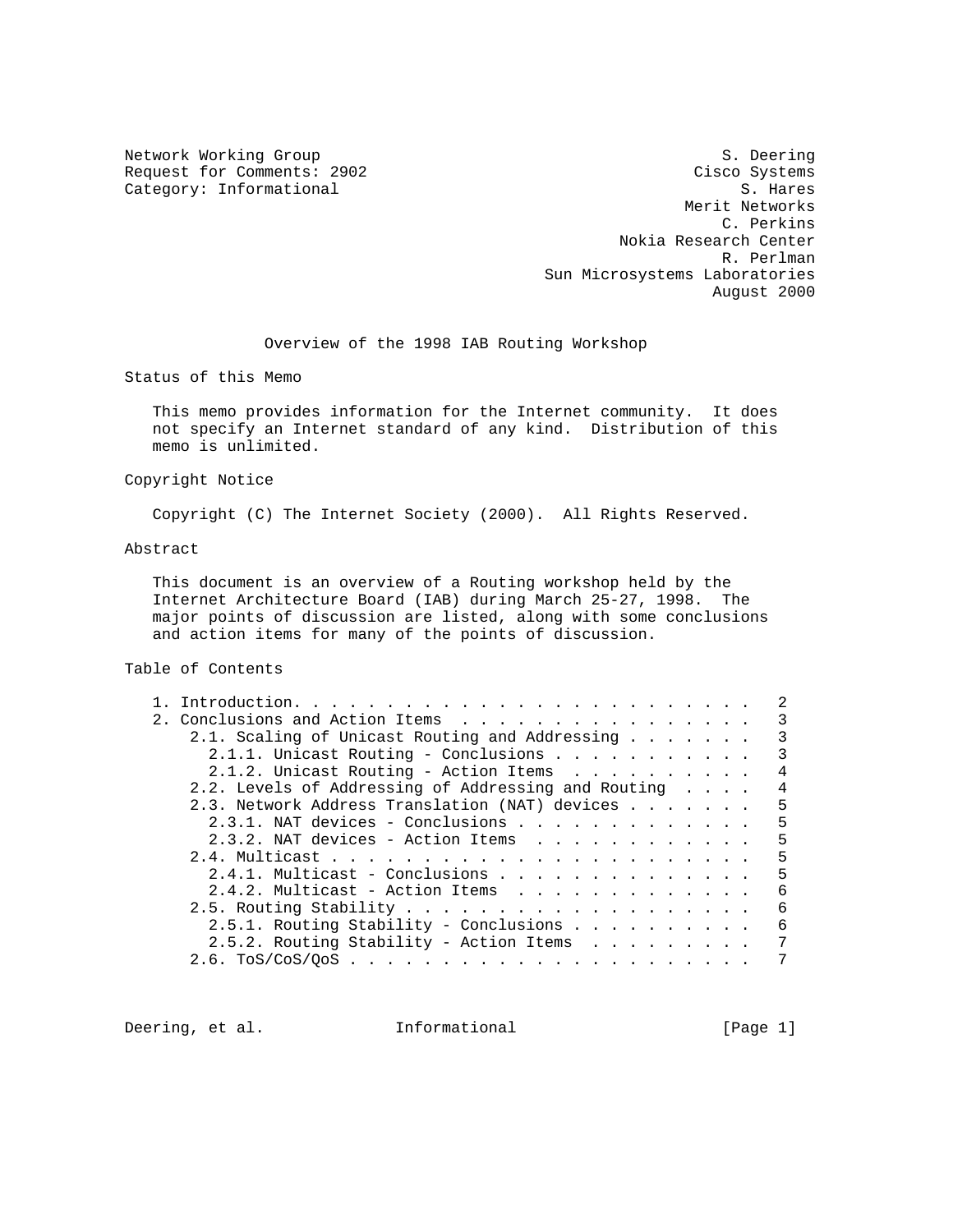| $2.6.1. ToS/CoS/QoS - Action Items$                        | 8  |
|------------------------------------------------------------|----|
| 2.7. Routing Protocol Security                             | 8  |
| 2.7.1. Routing Security - Conclusions                      | 8  |
| 2.7.2. Routing Security - Action Items                     | 8  |
|                                                            | 8  |
| 2.8.1. Routing Policy - Conclusions                        | 8  |
| 2.8.2. Routing Policy - Action Item                        | 9  |
| 2.9. Network to Host Flow of Information                   | 9  |
| 2.9.1. Host Information - Conclusions                      | 9  |
| $2.9.2.$ Host Information - Action Items                   | 9  |
|                                                            | 9  |
| $2.10.1.$ Multi-strand Trunking                            | 9  |
| 2.10.2. Routing Diagnostic and Development Tools           | 10 |
|                                                            | 10 |
| 2.10.4. Load Sensitive IGP routing for Best Effort Traffic | 11 |
| 2.10.5. Geographical Addresses and Renumbering             | 11 |
|                                                            | 11 |
| 3.1. Action Items for the IAB                              | 11 |
| 3.2. Action Items for IETF Working Group Chairs            | 11 |
| 3.3. Action Items for the IRTF Routing Research Group      | 12 |
|                                                            | 12 |
|                                                            | 12 |
|                                                            | 13 |
|                                                            | 15 |
|                                                            | 16 |

## 1. Introduction

 March 25 to March 27, 1998 the Internet Architecture Board (IAB) held a workshop on Routing. The workshop focused on current problems within the Internet and the long term solutions that should be addressed. This document summarizes the discussions the group had on routing, and lists the conclusions reached by the workshop. Section 2 lists the conclusions reached by the participants of the workshop and the suggestions for additional work or redirection of current work. Sections 2.1-2.10 attempt to extract the major points of what was, in actuality, many multifaceted discussions, sometimes occurring all at the same time. Appendix A contains a list of the participants who attended the workshop. The full body of the report can be found at http://www.iab.org.

The topics covered at length during the IAB workshop were:

- 1. Scaling of Unicast Routing and Addressing (section 2.1)
- 2. Unicast Addressing Issues (Section 2.2)
- 3. The Effect of extending IP version 4 in the Internet by using Network Address Transformation boxes (Section 2.3)
- 4. Multicast Routing (Section 2.4)

Deering, et al. **Informational** [Page 2]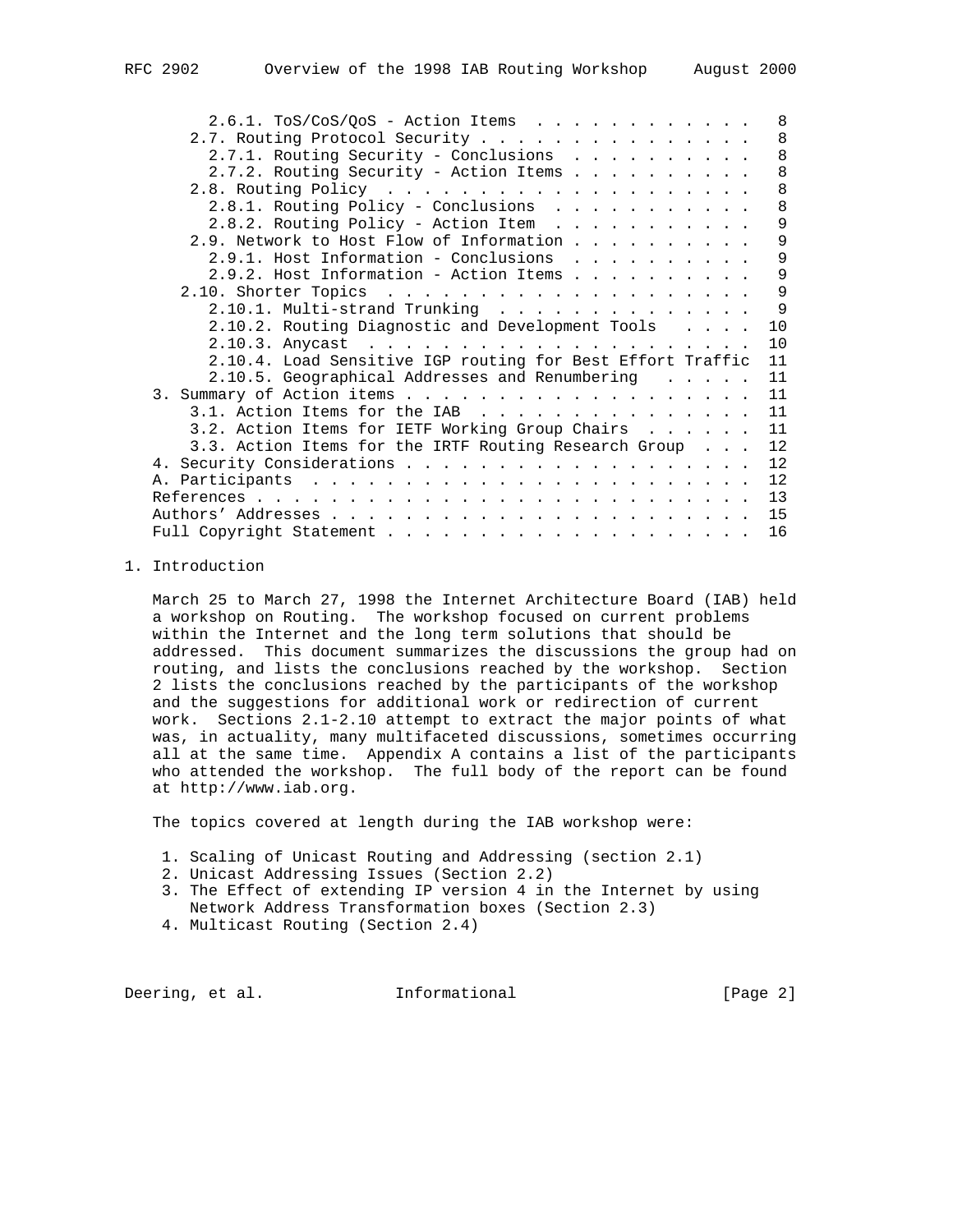- 5. Routing Instability (Section 2.5)
- 6. Quality of Service Routing (Section 2.6)
- 7. Routing Security (Section 2.7)
- 8. BGP Policy (Section 2.8)
- 9. Flows of information from network routing to hosts for improved services (Section 2.9)

In addition the following topics were briefly covered:

- a. Multi-strand trunking
- b. Better tools for monitoring and diagnosis of network problems
- c. Routing protocol bandwidth minimization
- d. Automatic renumbering and automatic organization
- e. Anycast
- f. Load-sensitive routing
- g. Geographical addressing

These shorter topics are contained in section 2.10.

 It would be unrealistic to assume that the workshop had definitive answers to all the technical problems that were raised. The best that can be hoped is that we raised most of the relevant issues and gave opinions that were the best guess of the people at the meeting, keeping in mind that the attendees did not come armed with data to back up opinions. Much of the discussion amounted to an exploration of the intuition of the experts in attendance, intuition gained after years of experience in making the Internet work. More work is needed to validate the intuition and experience by way of scientific experimentation and analysis. Unfortunately, it's not so easy to find a spare collection of global Internets upon which one might perform controlled experiments.

2. Conclusions and Action Items

 The participants came to a number of conclusions after the discussions referred to in sections 2.1-2.10. These conclusions, presented in this document, provide summary statements and action items for the IETF community.

- 2.1. Scaling of Unicast Routing and Addressing
- 2.1.1. Unicast Routing Conclusions

The participants of the workshop came to the following conclusions

 1. Most of the current unicast routing stability problems can be fixed with improved implementation.

Deering, et al. **Informational** [Page 3]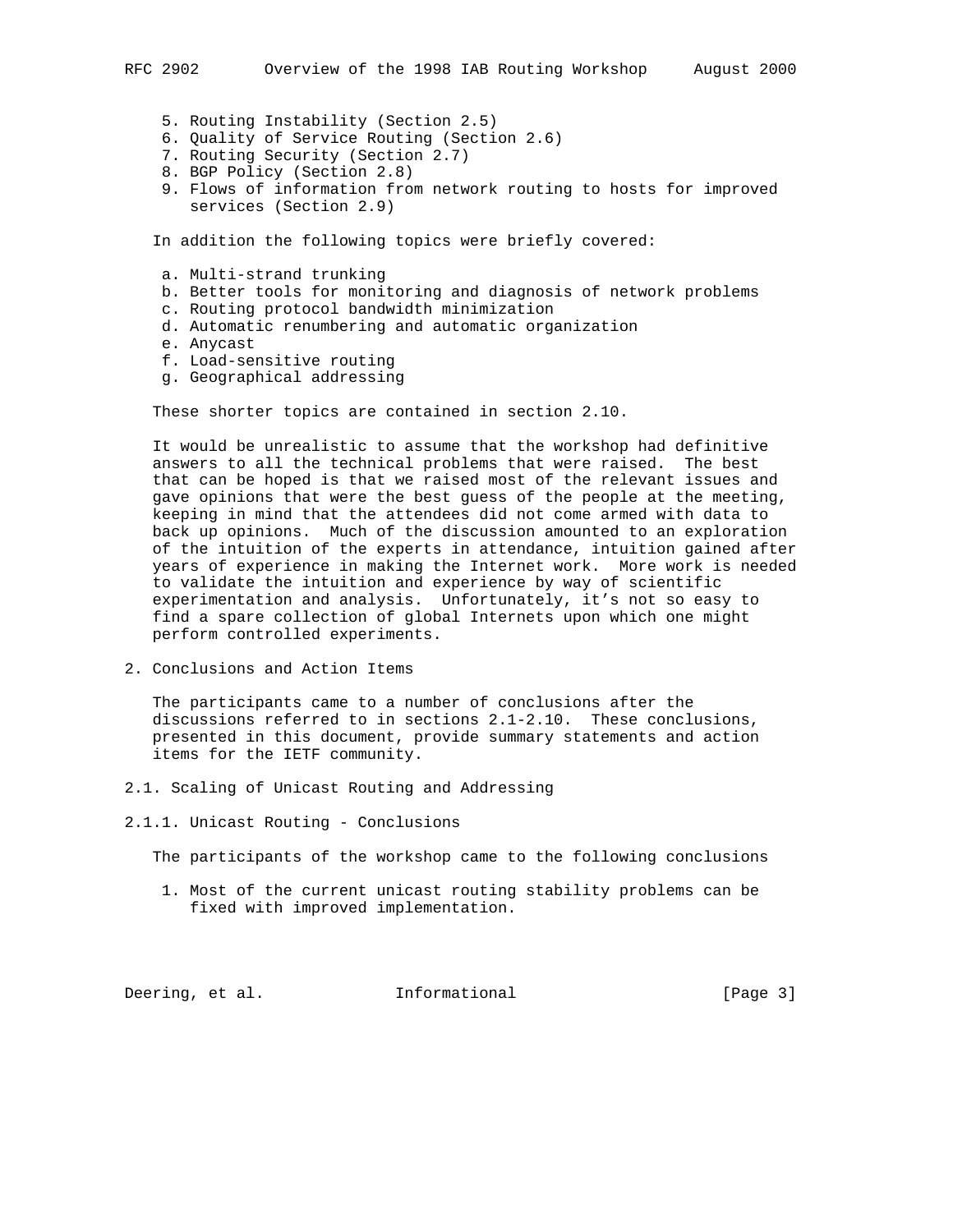- 2. Some long term systemic issues that may eventually overwhelm the unicast routing are:
	- Flaps which will only get worse unless work is undertaken - Multi-homing
- 3. We'd like more research into what's breaking; not just more data, but more analysis of the data

The group reviewed the following potential solutions:

- Architected NAT (improving the existing Network Address Translation schemes to provide better scaling)
- IPv6 (deploying an IP version 6 infrastructure)
- MAP/Encap (map to aggregatable addresses and encapsulate the original packet)
- Do nothing
- Aggressive renumbering (try to continue to encourage renumbering to improve utilization of the IP version 4 address space)
- Metro addressing (use a geographical or metropolitan based addressing scheme)
- 2.1.2. Unicast Routing Action Items

 We recommend that the IRTF Routing Research group should encourage more analysis of routing data, not just the collection of more data.

2.2. Levels of Addressing of Addressing and Routing

 Levels of hierarchy do not matter to the customers. Address hierarchy must be distinguished from routing hierarchy. The group examined whether the current Internet has enough levels of hierarchy in Internet addresses or routing infrastructure. The group did not find that levels of hierarchy should be added to the Internet, at least for now. Flat routing at the AS level seems to be workable; if this changes in the future, hierarchy would need to be revisited, and studied with due consideration to convergence time for routing algorithms and trust management. There is no universal agreement that adding levels of hierarchy at this point in time provides a well-defined benefit. Furthermore, two levels is difficult for many people, and any more than that is difficult both to build and to use.

Deering, et al. **Informational** [Page 4]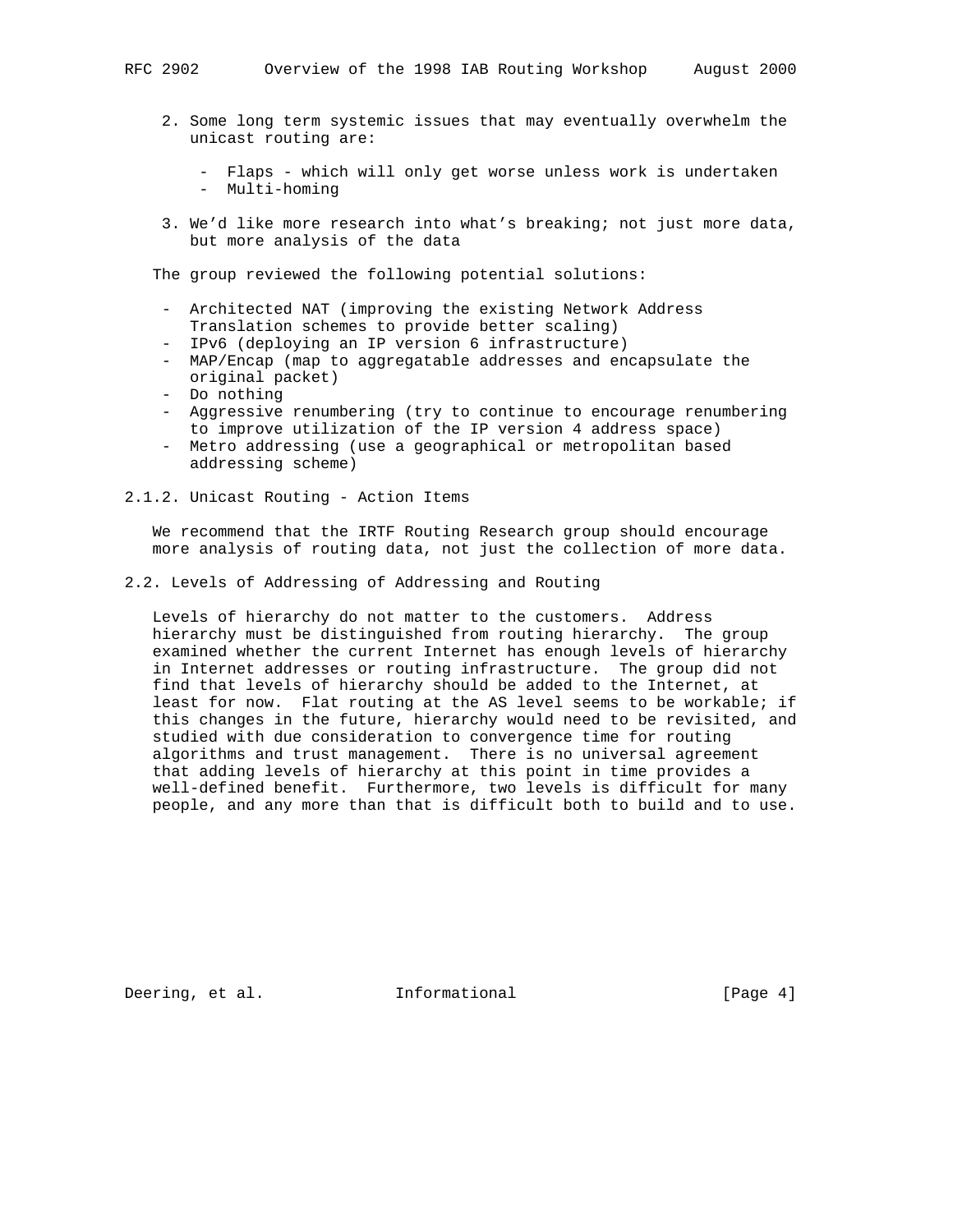- 2.3. Network Address Translation (NAT) devices
- 2.3.1. NAT devices Conclusions

Upon reviewing the NATs, the group

- 1. Noted that NAT devices are fairly widely deployed
- 2. Identified various problems with the use of NAT devices within the internet
- 3. Discussed the interaction between NAT devices and applications
- 4. Listed the following options regarding NAT devices:
	- Eliminate NATs
	- Fix NATs to interact better with the rest of the Internet
	- Fix applications to interact better with NAT boxes
	- Don't do certain things -- like IP Security (IPSec)
- 2.3.2. NAT devices Action Items
	- 1. Forward our concerns, problems and suggestions to the appropriate working groups
	- 2. Note architectural work outside the NAT working group
	- 3. Suggest to the IAB that it continue to be concerned about the issues involving NATs
- 2.4. Multicast
- 2.4.1. Multicast Conclusions

 Since the multicast model was created, many multicast applications have been tried over the Internet multicast routing fabric. The group began to discuss the multicast model in terms of enabling multicast applications to run efficiently, and scale favorably with future growth. Multicast applications place varying requirements on multicast routing.

Multicast applications may have a variable:

- number of sources,
- number of receivers,
- amount of data,
- amount of data in a burst, and length of quiet periods
- number of groups utilized per application or per set of cooperating applications, and
- amount of time during which the group exists
- topological distance between members of the group.
- volatility of membership

Deering, et al. **Informational** [Page 5]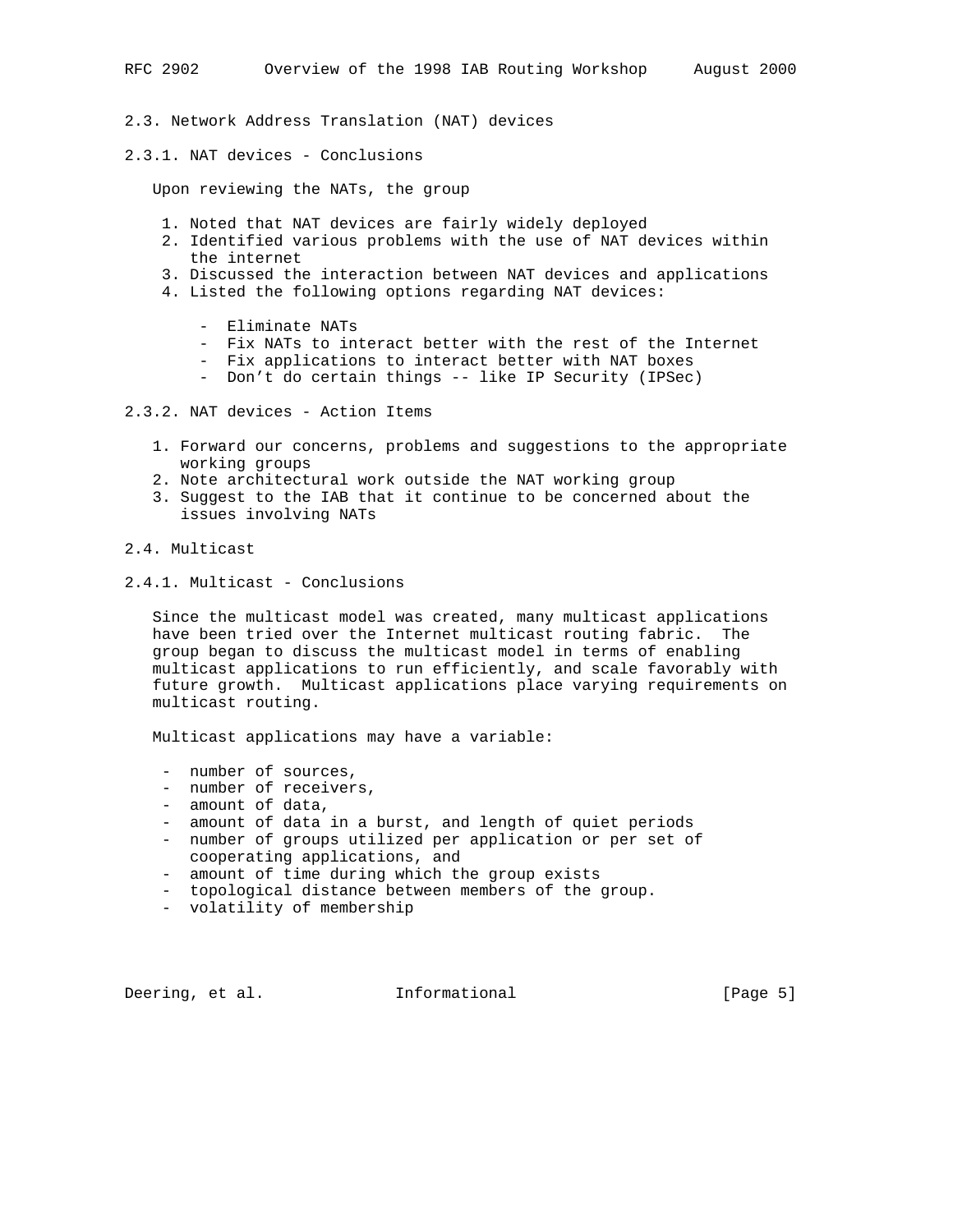Multicast routing must provide the flexibility to support the varying requirements of different multicast applications. The current multicast model establishes multicast routing paths upon reception of a data packet. The discussion on the viability of the multicast model examined the viability of the model in terms of the uses of multicast routing by applications and the scalability to full Internet usage. For example, providing for many groups of small conferences (a small number of widely-dispersed people) with global topological scope scales badly given the current multicast model.

 The group felt the existing multicast protocols and multicast should be evaluated in terms of the requirements listed above. The group suggested that the evaluation should include the multicast protocols DVMRP [12], MOSPF [8], PIM [4], CBT [2], and Express [5], as well as the following mechanisms used by multicast applications:

- 1. Registering with the core or the RP (Rendezvous Point),
- 2. Having the ID of the group include the core, and having joins specify the core
- 3. Having the ID of the group include the core, and having joins and data specify both
- 4. Sending data via unicast to all members, and
- 5. Sending data via unicast transport to the RP.

 The group acknowledged that the current multicast model does not scale well for all scenarios that applications use.

 The group noted that reliable multicast is surprisingly orthogonal to the issues about the scaling of the multicast model to all possible applications.

2.4.2. Multicast - Action Items

 Encourage evaluation and written reports on these multicast protocols, and mechanisms for different types of protocols.

 Notify the IRTF Routing Research Group of the need to charter activity in this area.

2.5. Routing Stability

2.5.1. Routing Stability - Conclusions

 Damping the effects of route updates enhances stability, but possibly at the cost of reachability for some prefixes. A prefix can be damped and reachable via another path, so that for such prefixes the effects of damping are less serious than for other prefixes. The performance of various algorithms for enhancing stability should be

Deering, et al. 1nformational 1999 [Page 6]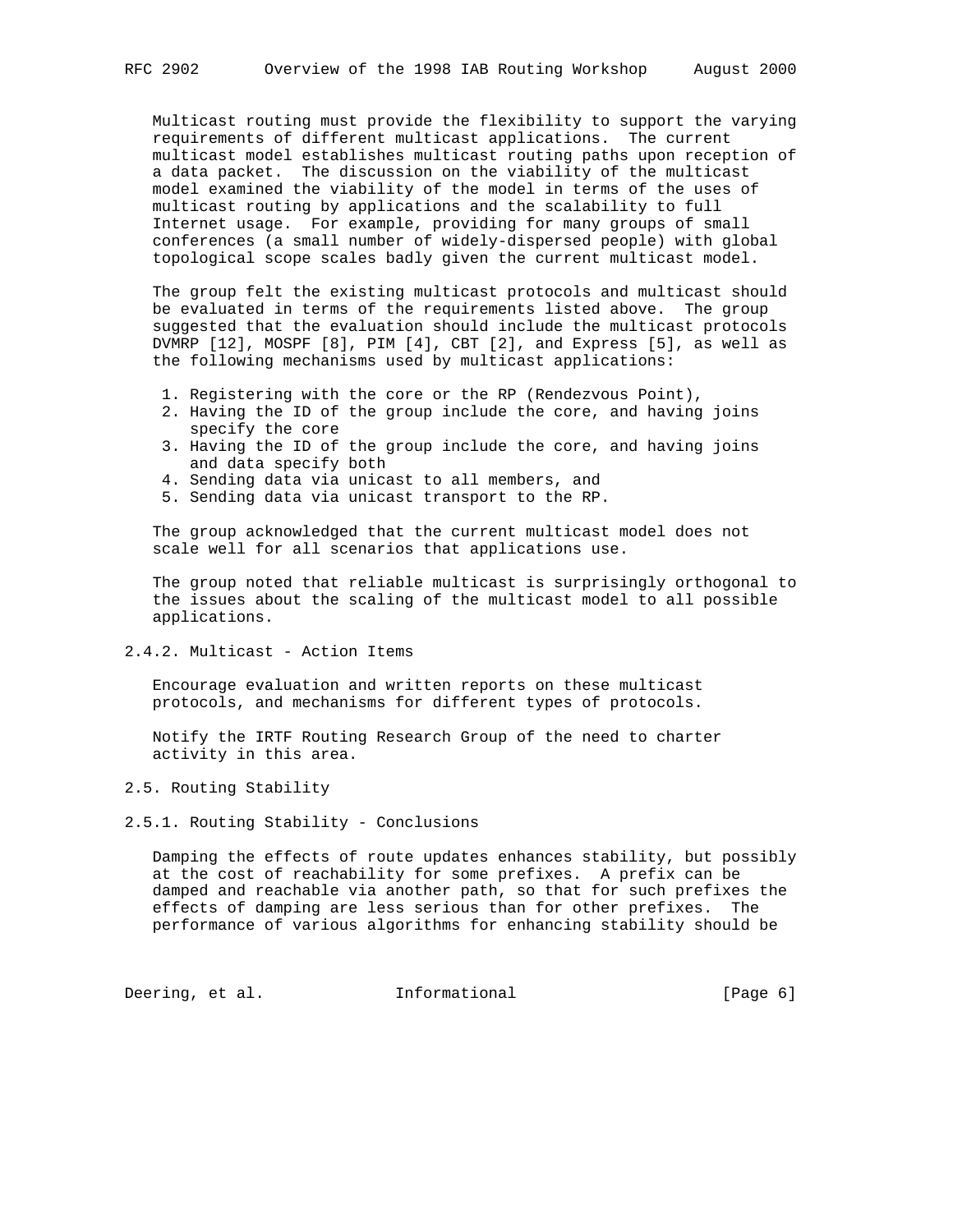measured by recording whether the affected route prefixes are reachable or not reachable. Using current damping approaches, approximately 1% of the prefixes are affected at any one point in time. We should try to find out how many prefixes are unreachable because of damping.

2.5.2. Routing Stability - Action Items

The conclusion is that this effort merits continued investigation.

 The IRTF Routing Research Group should measure how stable things are, and if stability is an issue, to study methods of making them more stable.

2.6. ToS/CoS/QoS

 The group noted that the terms Type of Service (ToS), Class of Service (CoS), and Quality of Service (QoS) are imprecise as currently used. The discussion started by defining the terminology as follows:

- ToS: hop by hop routing based on destination plus ToS bits [9] CoS: classes of service based on service contracts. These classes of service are enabled by a variety of mechanisms which include queueing, and multiple physical or link level paths.
- QoS: managing routes that meet certain quality of service constraints, and involving the following steps:
	- \* routing the resource requests
	- \* setting up a path that satisfies the constraints
	- \* routing the data

 There is no smooth dividing line between between ToS and QoS. ToS is relative. QoS is absolute. The group discussed whether there is a demand for ToS, CoS and QoS. Differentiated-services [3] as discussed in the IETF is ToS++.

 The group also discussed a more general concept of "Constraint Based Routing" which was defined as traffic engineering on large aggregated flows. Constraint based routing allows the providers to better utilize the bandwidth in their network to handle traffic requests from users. Besides enabling policy management techniques, constraint based routing allows providers to route traffic based on the characteristics of the traffic flows.

Deering, et al. **Informational** [Page 7]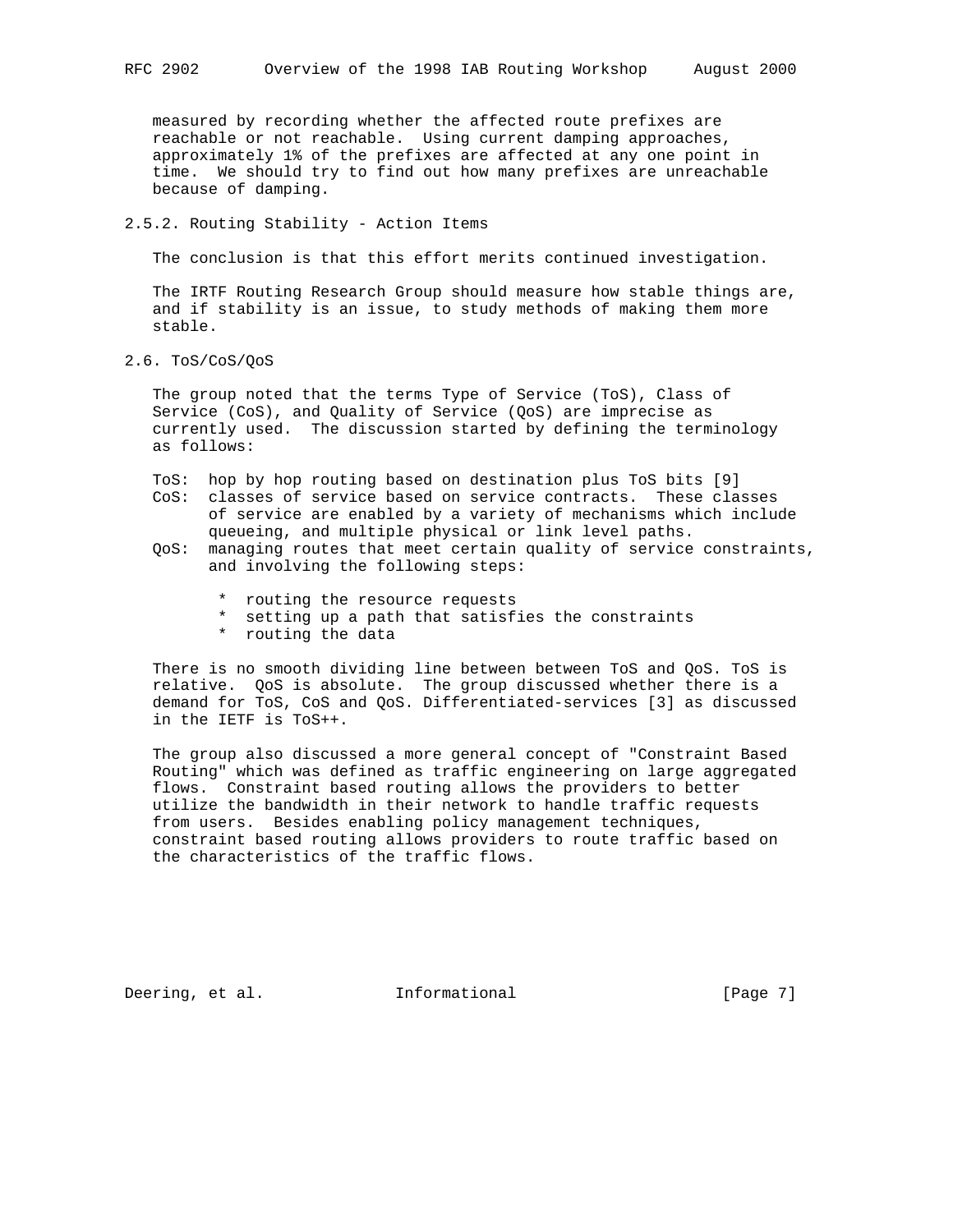2.6.1. ToS/CoS/QoS - Action Items

 We recommend that IETF should look into the issue of Constraint Based Routing.

- 2.7. Routing Protocol Security
- 2.7.1. Routing Security Conclusions

 After a lengthy discussion of the various problems of network security, the group notes that:

- 1. Routers need intrinsic system security as good as or better than any host computer.
- 2. Improving router security will not solve all problems.
- 3. Console access to the router can do everything.
- 4. One compromised router can create disaster.
- 5. ISPs and vendors should consider taking some control traffic out of band, due to lack of wire speed authentication.
- 6. We discussed other issues that will be passed on to the appropriate people involved with network security.
- 7. Identified areas of work to improve things (e.g., wire speed authentication).
- 2.7.2. Routing Security Action Items

 The IETF should encourage work on "wire speed" authentication, pair wise authentication of routers in routing protocols, and Byzantine robustness [6] in routing protocols.

- 2.8. Routing Policy
- 2.8.1. Routing Policy Conclusions

 During our discussion on routing policy the group reviewed what could be done with BGP. The group noted that:

- 1. Some routing policies requested by ISPs or NSPs are not solvable with BGP. Some of these "unsolvable" routing policies can be put into effect using tunnels and static configuration.
- 2. BGP is only a mechanism for announcing reachability
- 3. BGP routing controls traffic direction without regard to traffic volume.
- 4. BGP policy management is too delicate, too easy to mess up, and fragile.

Deering, et al. **Informational** [Page 8]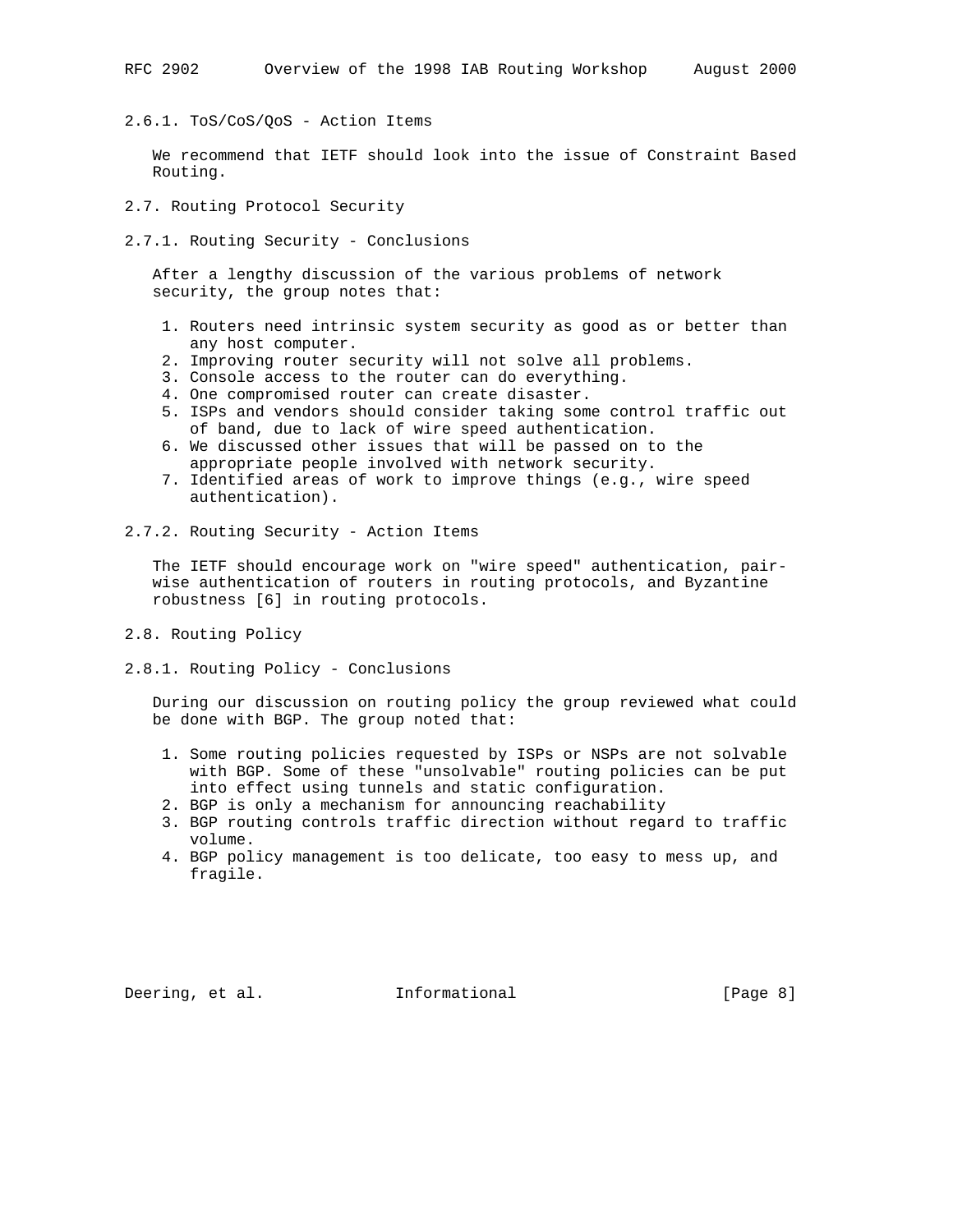- 5. Router Configuration Language is very complex and error-prone
- 6. We can't count on symmetric routing, so ISPs/NSPs/Enterprise nets should deal with it.

 The group concluded the Internet needed a better routing policy specification language.

2.8.2. Routing Policy - Action Item

 Pass the concerns about the Routing Policy Syntax Language (RPSL) [1] to chairs of the Routing Policy Syntax (RPS) working group [11].

- 2.9. Network to Host Flow of Information
- 2.9.1. Host Information Conclusions

 Publishing information about traffic statistics along backbone routes could improve the way Internet services replicate data for retrieval from various sites. This replication could be especially important for the retrieval of information off the web. Currently, web pages refer people to caches local to their sites; for instance, a European site might be used for United Kingdom customers and a North American site for North American customers. Proponents of web caches want to auto-configure the locations of web caches so a user's web browser can automatically discover the local cache. Other applications share this need for finding the best cache for a particular service.

2.9.2. Host Information - Action Items

 The group recommends a BOF be held on Measuring Path Characteristics. Measurement of path characteristics should include:

- format for exchange of measurement data
- mechanisms for distribution of measurement data

 IPPM working group [7] is dealing with issues within the measurement problem space.

2.10. Shorter Topics

2.10.1. Multi-strand Trunking

 PPP did multi-link in a way that required too much computation and could not be used for faster links. Internet technology should treat multiple parallel trunks as 1 link at the IP layer, but with multi dimensional metrics.

Deering, et al. **Informational** [Page 9]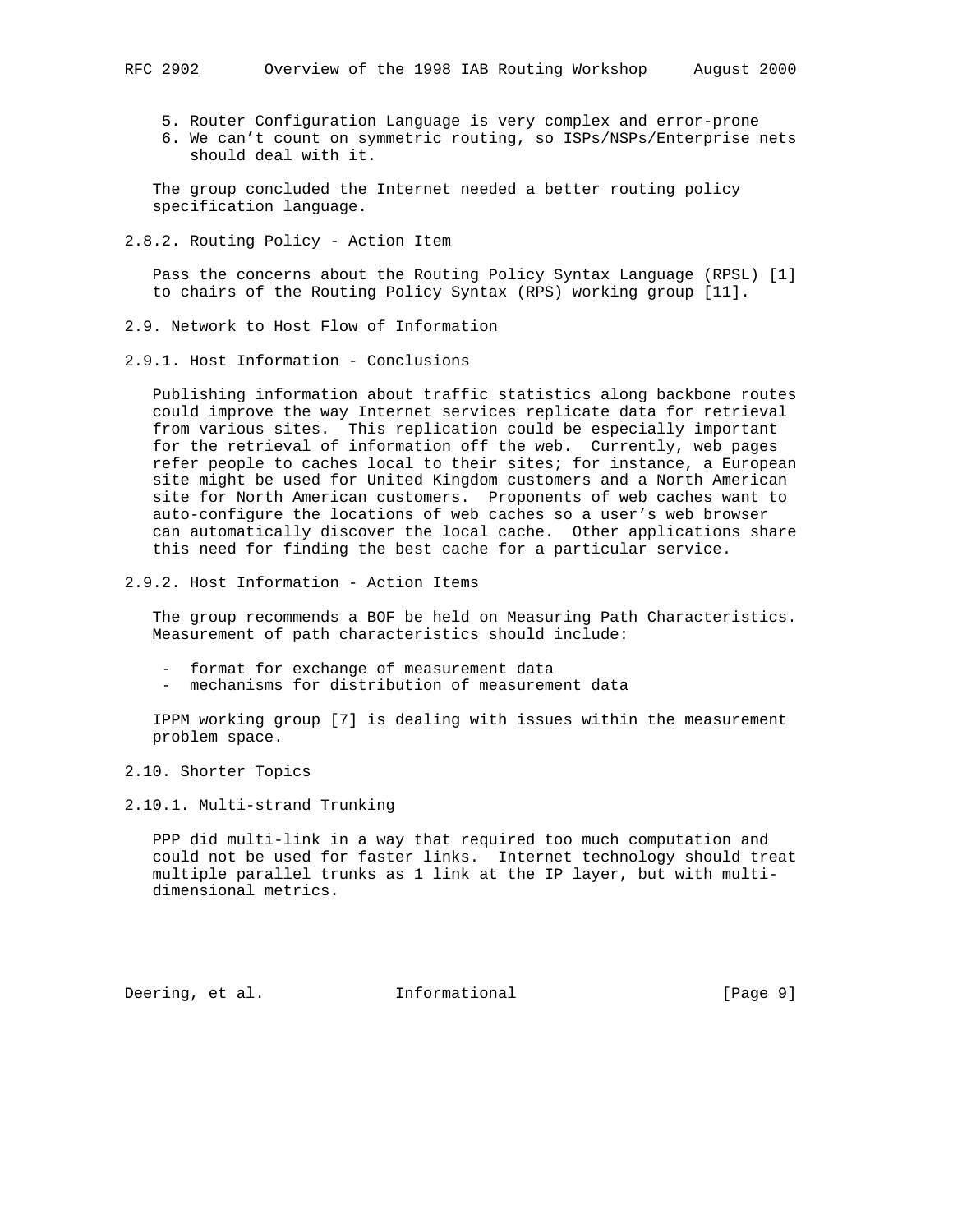Multi-strand Trunking - Action Items

 There is design and development work at layer two which should be done to support the multiple parallel trunks. This layer two work is outside the scope of the IETF. Layer three routing should support richer metrics in OSPF.

2.10.2. Routing Diagnostic and Development Tools

2.10.2.1. Routing Diagnostics - Conclusions

- 1. It would be nice to have an Authoritative Database listing those prefixes permitted from each AS. The authoritative data base was attempted before without success, but the group felt it might be useful to try again.
- 2. SNMP version 3 should be deployed in order to make use of its improved authentication, scope and rate limiting
- 3. Remotely-controlled traffic monitors should be used to measure traffic
- 4. Better tools are needed for preventative problem detection

2.10.2.2. Routing Diagnostics - Action Items

- 1. Encouraged an authoritative database within the Internet
- 2. Notify SNMP version 3 working groups regarding needs for authentication, scope, and rate limiting.
- 3. Encourage funding of better tools for remotely controlled traffic sources and pro-active problem detection.
- 2.10.3. Anycast
- 2.10.3.1. Anycast Conclusions
	- 1. We need to describe the advantages and disadvantages of anycast.
	- 2. Local-scoped well-known anycast addresses will be useful to applications.
- 2.10.3.2. Anycast Action Items

A BOF should be held to plan work on anycast.

 If a working group forms, a paper on the advantages and disadvantages of anycast should be included as part of the charter.

Deering, et al. 1nformational [Page 10]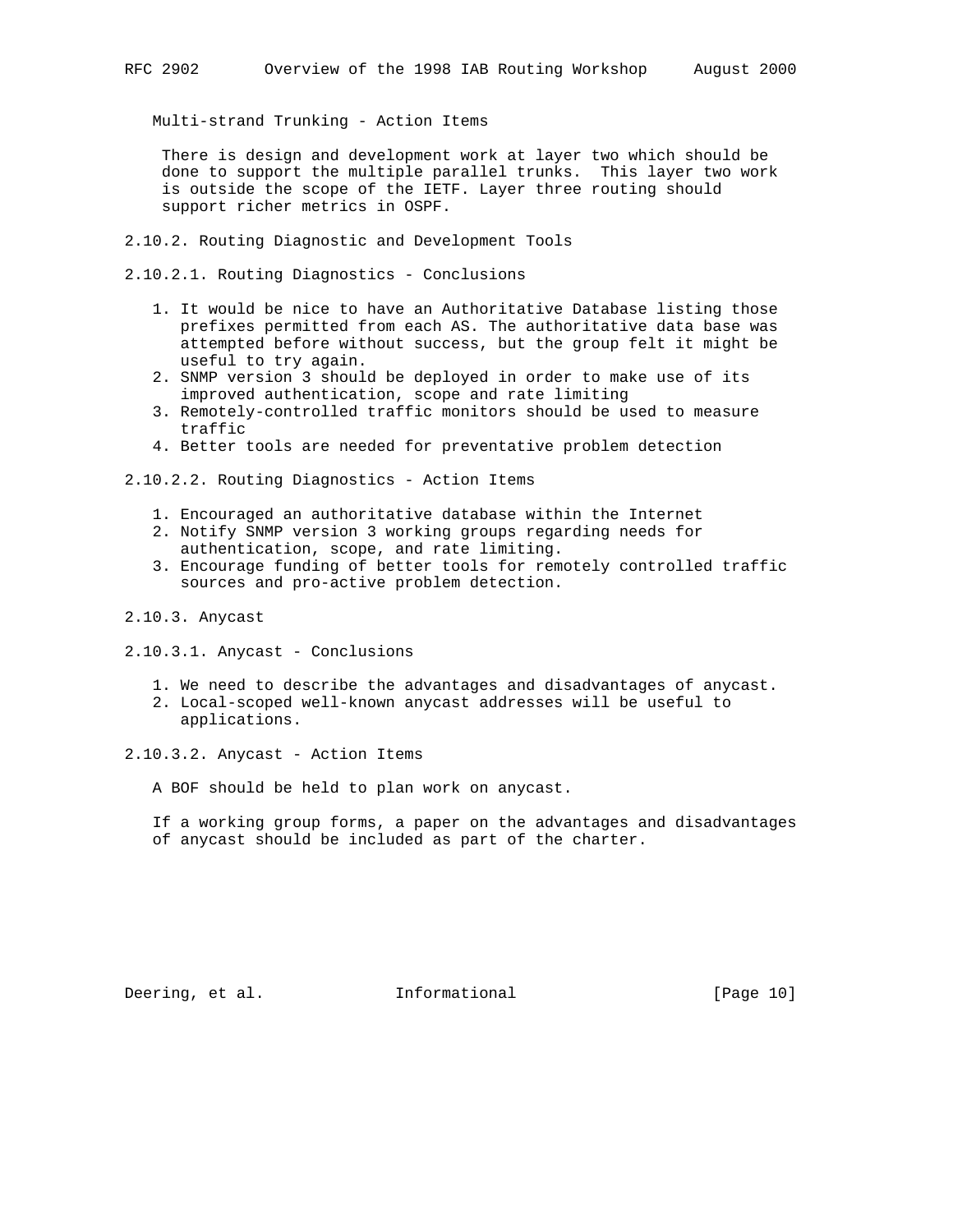2.10.4. Load Sensitive IGP routing for Best Effort Traffic

2.10.4.1. Load Sensitive IGP - Conclusions

 While load sensitive routing is interesting in some ways, it cannot be considered until certain problems are worked out. Currently, constraint based routing is assigning administrative metrics to allow routing to adapt to different traffic patterns. Load sensitive routing may increase oscillation and instability of routes. This instability of routes, sometimes called churn, may affect the ability of the routing infrastructure to scale.

 Load sensitive routing would allow IGPs to better utilize links. Past and current efforts in load sensitive routing include: QoS OSPF [10], Q-OSPF [10], and load sensitive routers developed by BBN.

2.10.4.2. Load Sensitive IGP - Action items

 The IRTF Routing Research group chair and Routing Area Director should discuss this subject and determine what techniques from Load Sensitive IGP routing are ready for IETF, and what requires additional research.

2.10.5. Geographical Addresses and Renumbering

 This topic was discussed, but without any conclusions or action items.

- 3. Summary of Action items
- 3.1. Action Items for the IAB
	- 1. The IAB should be concerned about the issues involving NATs
	- 2. Authoritative Database (for addresses within domains) should be encouraged within the Internet
	- 3. Encourage funding of better tools for remotely controlled traffic sources and pro-active problem detection.

3.2. Action Items for IETF Working Group Chairs

- 1. NAT: Forward our concerns, problems and suggestions to the appropriate working groups
- 2. We recommend that IETF should work the issue of Constraint Based Routing.
- 3. The IETF should encourage work on "wire speed" authentication, pair-wise authentication of routers in routing protocols, and Byzantine robustness in routing protocols.

Deering, et al. 1nformational 1999 [Page 11]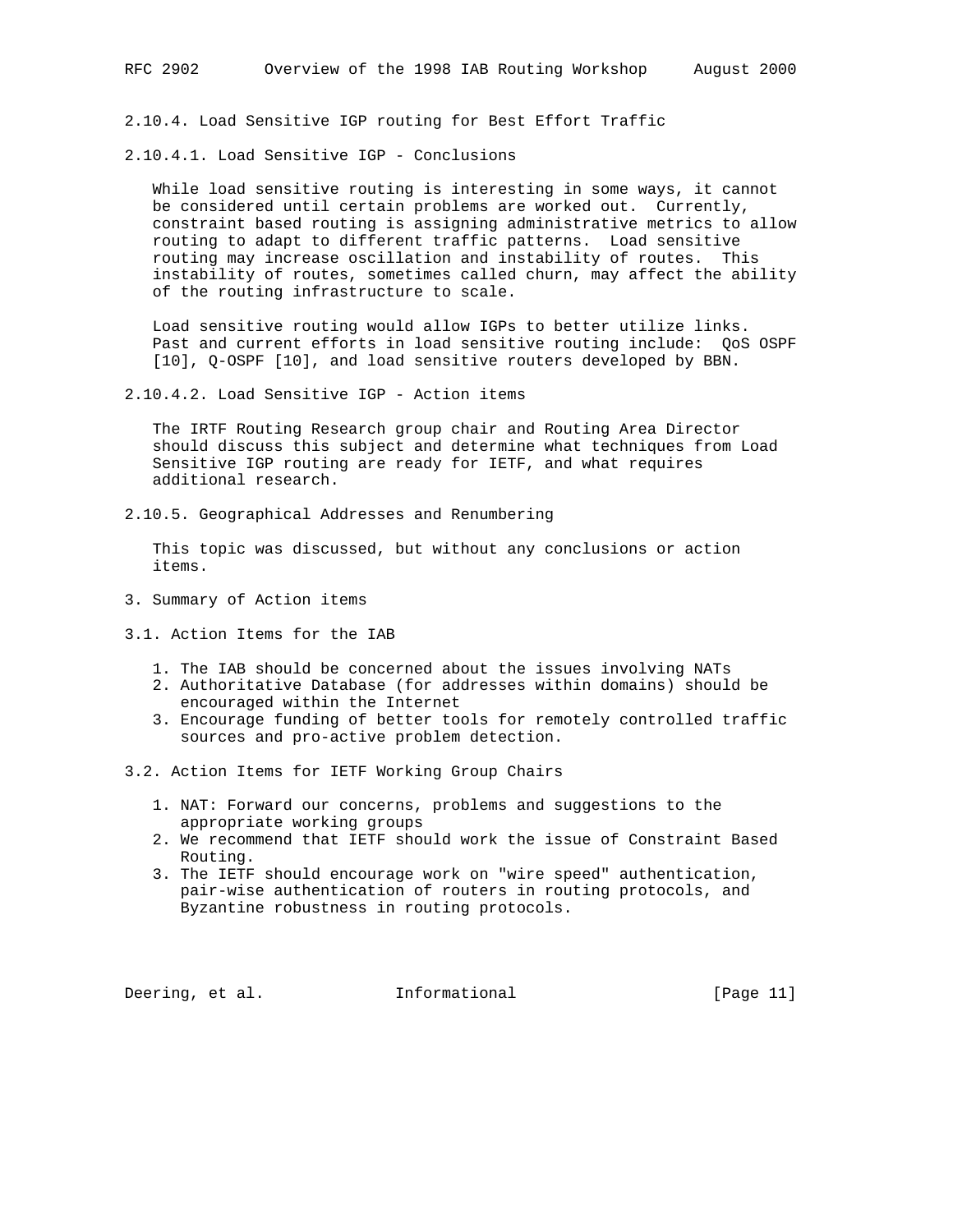- 4. Concerns about the Routing Policy Specification Language (RPSL) should go to the Routing Policy Systems (RPS) working group chair.
- 5. The group recommends a BOF be held on Measuring Path Characteristics. The BOF should consider the data exchange format of measurement and mechanisms to distribution of data mechanism. It is noted that the IPPM working group is dealing with issues within the measurement problem space.
- 6. There is layer two work which should be done to support the multiple parallel trunks which is outside the scope of the IETF. Layer three routing should support richer metrics in OSPF.
- 7. SNMP version 3 working groups should be notified about the issues about authentication, scope, and rate limiting.
- 8. A BOF should be held to plan work on anycast. A document on anycast should be part of the proposed working group charter.
- 3.3. Action Items for the IRTF Routing Research Group
	- 1. We recommend that the IRTF Routing Research working group try to encourage more analysis of routing data, not just the collection of more data.
	- 2. Encourage evaluation and written reports on the evaluation of multicast protocols and mechanisms for different types of protocols
	- 3. The IRTF Routing Research group chair and the Routing Area Director should discuss Load Sensitive IGP routing and determine whether it is ready for the IETF.
- 4. Security Considerations

 Security considerations were an important part of the discussions at the workshop, but the workshop decided not to publish a summary of these discussions. Other documents that address the issues of routing infrastructure security have recently been published.

A. Participants

(Email addresses as of the meeting date.)

| Harald Alvestrand | Harald.Alvestrand@maxware.no |
|-------------------|------------------------------|
| Fred Baker        | fred@cisco.com               |
| Jeff Burgan       | burgan@corp.home.net         |
| Brian Carpenter   | brian@hursley.ibm.com        |
| Noel Chiappa      | jnc@ginger.lcs.mit.edu       |
| Rob Coltun        | rcoltun@fore.com             |
| Steve Deering     | deering@cisco.com            |
| Deborah Estrin    | estrin@usc.edu               |
|                   |                              |

Deering, et al. **Informational** [Page 12]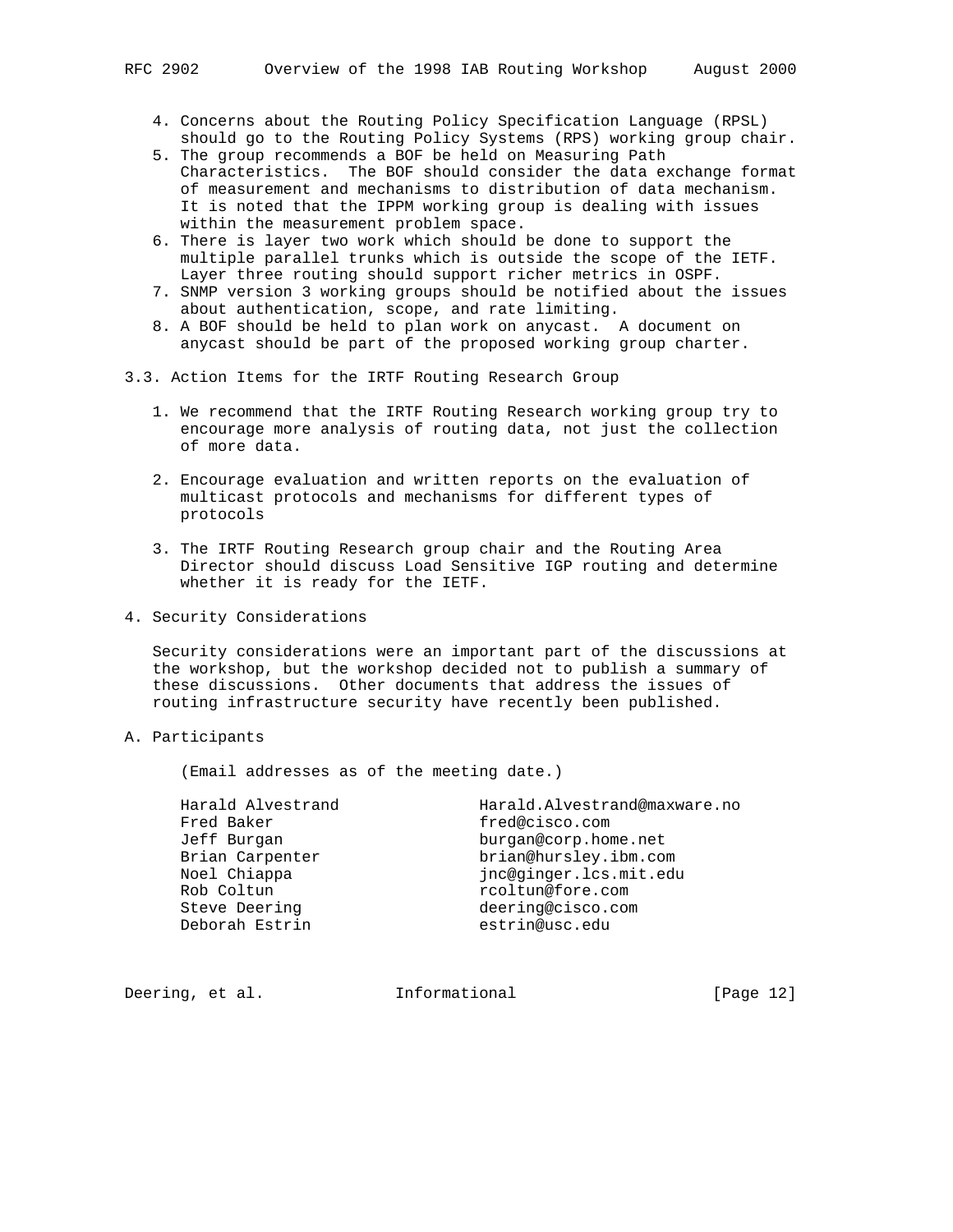Dino Farinacci dino@cisco.com Elise Gerich epg@home.net<br>Joel Halpern external epg@home.net Sue Hares skh@merit.edu Cyndi Jung cmj@3Com.com Dave Katz dkatz@jnx.com Tony Li tli@juniper.net Peter Lothberg metall@stupi.se Louis Mamakos louie@uu.net Dave Meyer dmm@cisco.com Keith Moore moore@cs.utk.edu Bob Moskowitz come rgm@htt-consult.com Vern Paxson vern@ee.lbl.gov Charles E. Perkins compared contrins@eng.sun.com Yakov Rekhter yakov@cisco.com Allyn Romanow allyn@MCI.NET Martha Steenstrup msteenst@bbn.com

francis@slab.ntt.co.jp jhalpern@newbridge.com Thomas Narten narten@raleigh.ibm.com Radia Perlman Radia.Perlman@East.Sun.COM George Swallow swallow@cisco.com

### References

- [1] Alaettinoglu, C., Bates, T., Gerich, E., Karrenberg, D., Meyer, D., Terpstra, M. and C. Villamizar, "Routing Policy Specification Language (RPSL)", RFC 2280, January 1998.
- [2] Ballardie, A., "Core Based Trees (CBT) Multicast Routing Architecture", RFC 2201, September 1997.
- [3] Blake, S., Black, D., Carlson, M., Davies, E., Wang, Z. and W. Weiss, "An Architecture for Differentiated Service", RFC 2475, December 1998.
- [4] Estrin, D., Farinacci, D., Helmy, A., Thaler, D., Deering, S., Handley, M., Jacobson, V., Liu, C., Sharma, P. and L. Wei, "Protocol Independent Multicast-Sparse Mode (PIM-SM): Protocol Specification", RFC 2362, June 1998.
- [5] Holbrook, H., Cheriton, D, "EXPRESS Multicast", SIGCOMM 99, September 1999.
- [6] Charlie Kaufman, Radia Perlman, and Mike Speciner. Network Security: Private Communication in a Public World, pages 462-- 465. Prentice-Hall, Inc., 1995.

Deering, et al. **Informational** [Page 13]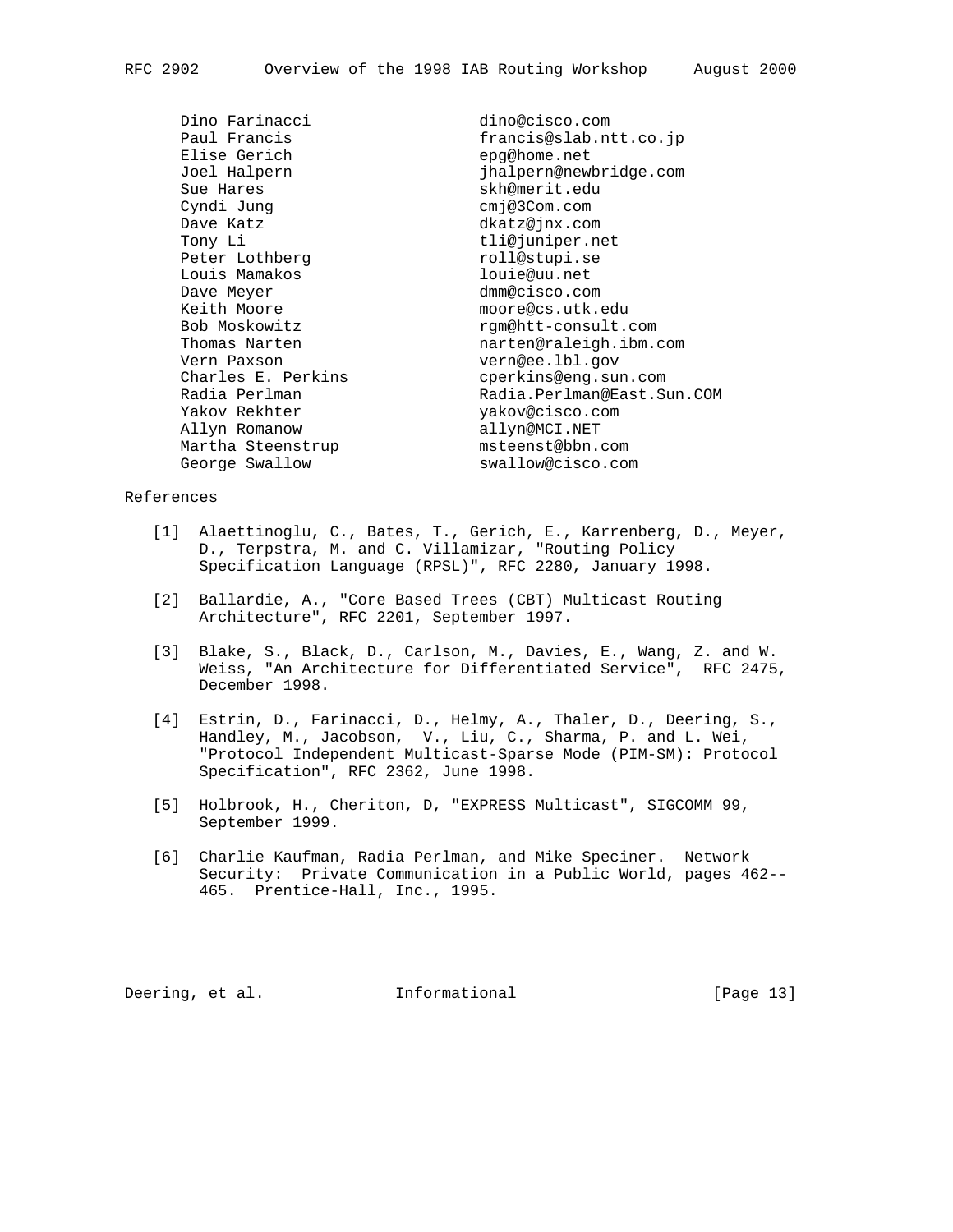- [7] W. Leland and M. Zekauskas (chairs). IP Performance Metrics (IPPM), October 1997. http://www.ietf.org/html.charters/ippm charter.html.
- [8] Moy, J., "Multicast Extensions to OSPF", RFC 1584, March 1994.
- [9] Nichols, K., Blake, S., Baker, F. and D. Black, "Definition of the Differentiated Services Field (DS Field) in the IPv4 and IPv6 Headers", RFC 2474, December 1998.
- [10] H. Sandick and E. Crawley (chairs). QoS Routing (qosr), April 1997. http://www.ietf.org/html.charters/qosr-charter.html.
- [11] C. Villamizar and C. Alaettinoglu (chairs). Routing Policy Syntax (RPS), July 1995. http://www.ietf.org/html.charters/rps charter.html.
- [12] Waitzman, D., Partridge, C. and S. Deering, "Distance Vector Multicast Routing Protocol", RFC 1075, November 1988.

Deering, et al. 1nformational [Page 14]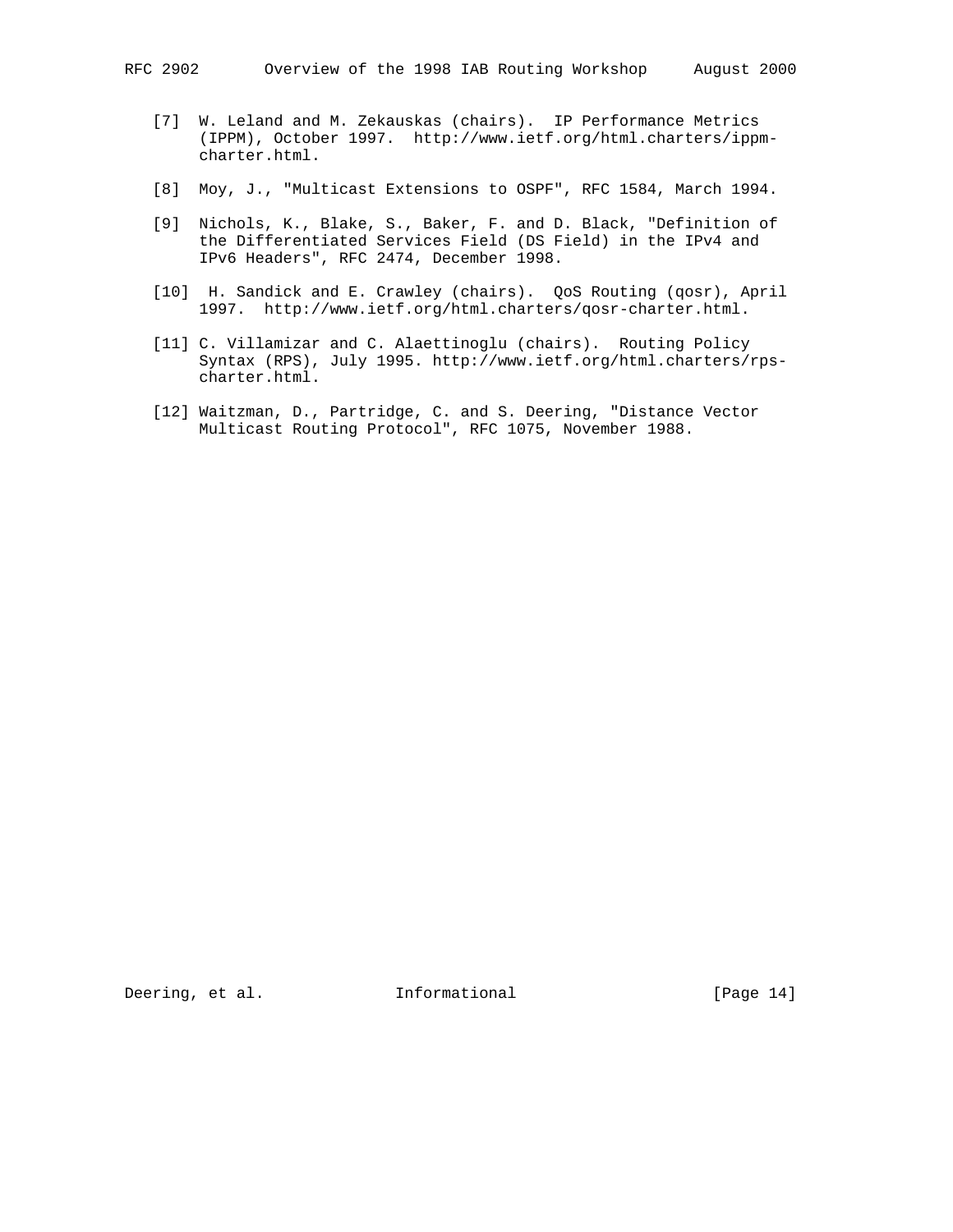Authors' Addresses Questions about this memo can be directed to: Stephen E. Deering Cisco Systems, Inc. 170 West Tasman Drive San Jose, CA 95134-1706 USA Phone: +1 408 527-8213 EMail: deering@cisco.com Susan Hares Merit, Inc. 1071 Beal Avenue, Ann Arbor, MI 48109 USA Phone: +1 313 936-2095 EMail: skh@nexthop.com Radia Perlman Sun Microsystems Laboratories 2 Elizabeth Drive Chelmsford, MA 01824 USA Phone: +1 978 442-3252 EMail: Radia.Perlman@sun.com Charles E. Perkins Nokia Research Center 313 Fairchild Drive Mountain View, CA 94043 USA Phone: +1 650 625-2986 EMail: Charles.Perkins@nokia.com Fax: +1 650-625-2502

Deering, et al. 1nformational [Page 15]